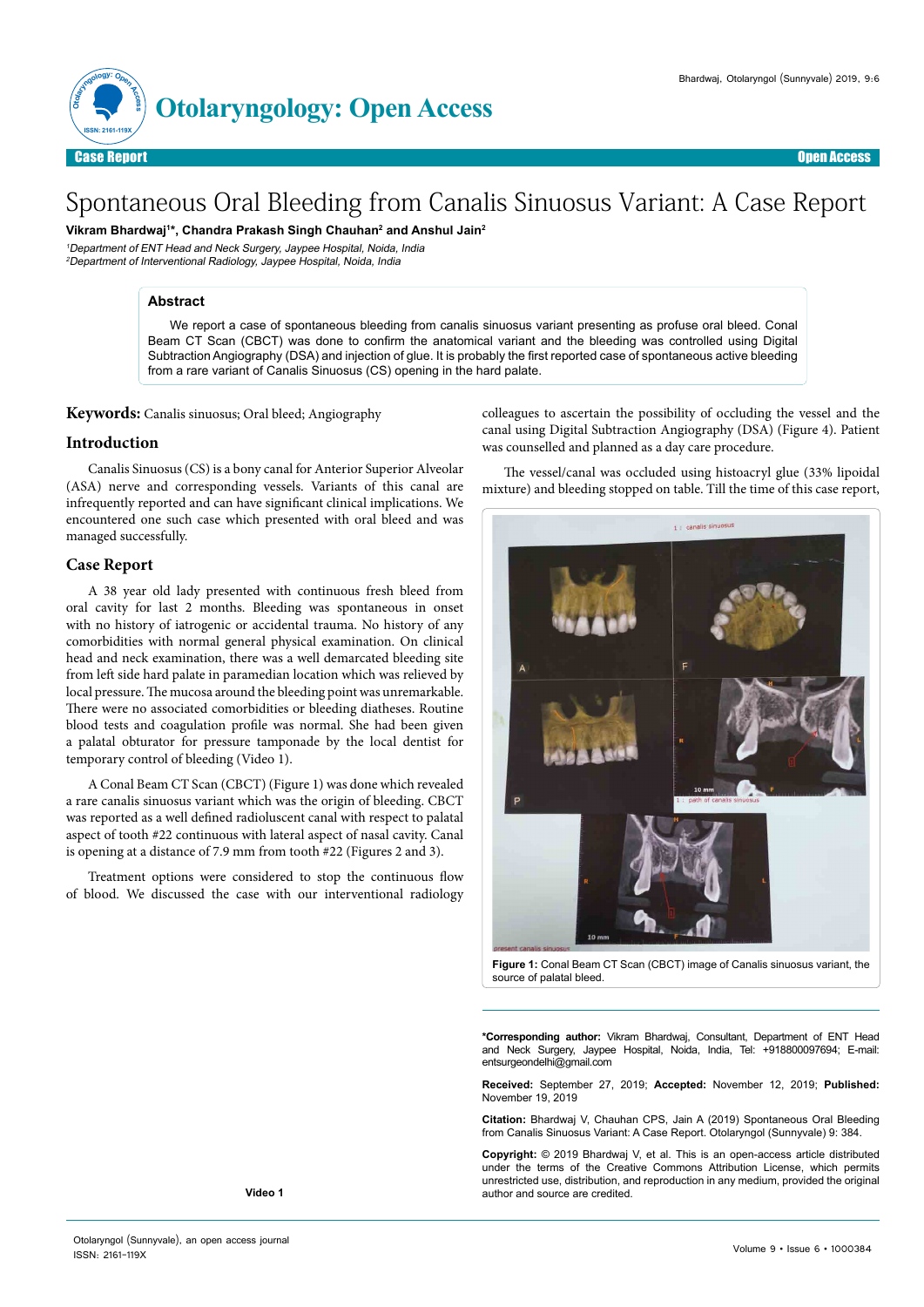**Citation:** Bhardwaj V, Chauhan CPS, Jain A(2019) Spontaneous Oral Bleeding from Canalis Sinuosus Variant: A Case Report. Otolaryngol (Sunnyvale) 9: 384.





**Figure 3:** CBCT closeup image of Canalis sinuosus variant.



**Figure 4:** Digital subtraction angiography image of left side CS variant after embolization.

it has been 2 months and there has been no recurrence of bleeding from the site.

## **Discussion**

CS is a bony canal which carries the neurovascular bundle to supply the premaxilla in the canine and incisor region. It emerges as a small bony canal from the lateral aspect of infraorbital canal, close to its midpoint, running forward and downward to the inferior wall of the orbit, lateral to the infraorbital canal and bends medially to the anterior wall of the maxillary sinus, follows the lower margin of the nasal aperture, and opens next to the nasal septum in front of the incisive canal [1]. CS contains the Anterior Superior Alveolar (ASA) nerve and corresponding vessels. It is named so due to its double curvature course.

Frederic wood jones was the first who described an accessory bony canal carrying ASA nerve and vessels [2].

Neurovascular bundles in the anterior maxilla can have certain practical considerations. First, a dental implant inadvertently impinging on the neurovascular bundles can cause non integration of implant or post operative pain. Secondly, there is a risk of misinterpretation of such structures with other anatomical structures especially on plain radiograms leading to diagnostic confusion and unnecessary procedures. Third, intraoperative complications like haemorrhage can result due to non identification of such structures. Therefore, the preoperative identification of the course of nerves and vessels through radiographic evaluation is essential for safe surgical procedures.

The importance of such variations is most important in dental implants, in which the contact with neurovascular bundle of CS may compromise osseointegration and cause temporary or permanent paresthesia with haemorrhage [3]. The American Academy of Oral and Maxillofacial Radiology (AAOMR) in recent recommendations has suggested CBCT as the best option in preoperative diagnosis for implants [4]. However cost and availability are a concern for routine CBCT.

Since these neurovascular canals appear as hypodensities on CT scan, the exit profile and orientation of the accessory canal can lead to a circular radiolucency superimposed on the root of normal teeth on Intraoral periapical Xray (IOPA). It can mimick the apical resorptive defect with relation to a tooth. A misdiagnosis in this case can lead to unnecessary surgical intervention of the tooth [5].

Although CS can be identified on IOPA, it is difficult to locate it on conventional radiography. This could be due to small diameter of the canal, porous cortical layers, and variable course. CBCT is advantageous in such cases as it clearly delineates the CS and any abnormal variations [6].

Machado et al. found accessory canals of the CS by CBCT in 51.7% of their 1000 patients [7]. The research emphasises the importance of this anatomical variation to the operating surgeon to prevent iatrogenic injuries.

## **Conclusion**

Canalis sinuosus can have rare anatomical variants posing clinical challenges which should be kept in mind. CBCT is recommended to diagnose a possible CS and its accessory canals, diameter, length, variations to voiding possible iatrogenic disorders and to locate any bleeding site related to maxillary region. Finally DSA can be used to locate and stop bleeding from accessory/abnormal neurovascular bundles in the maxillary region.